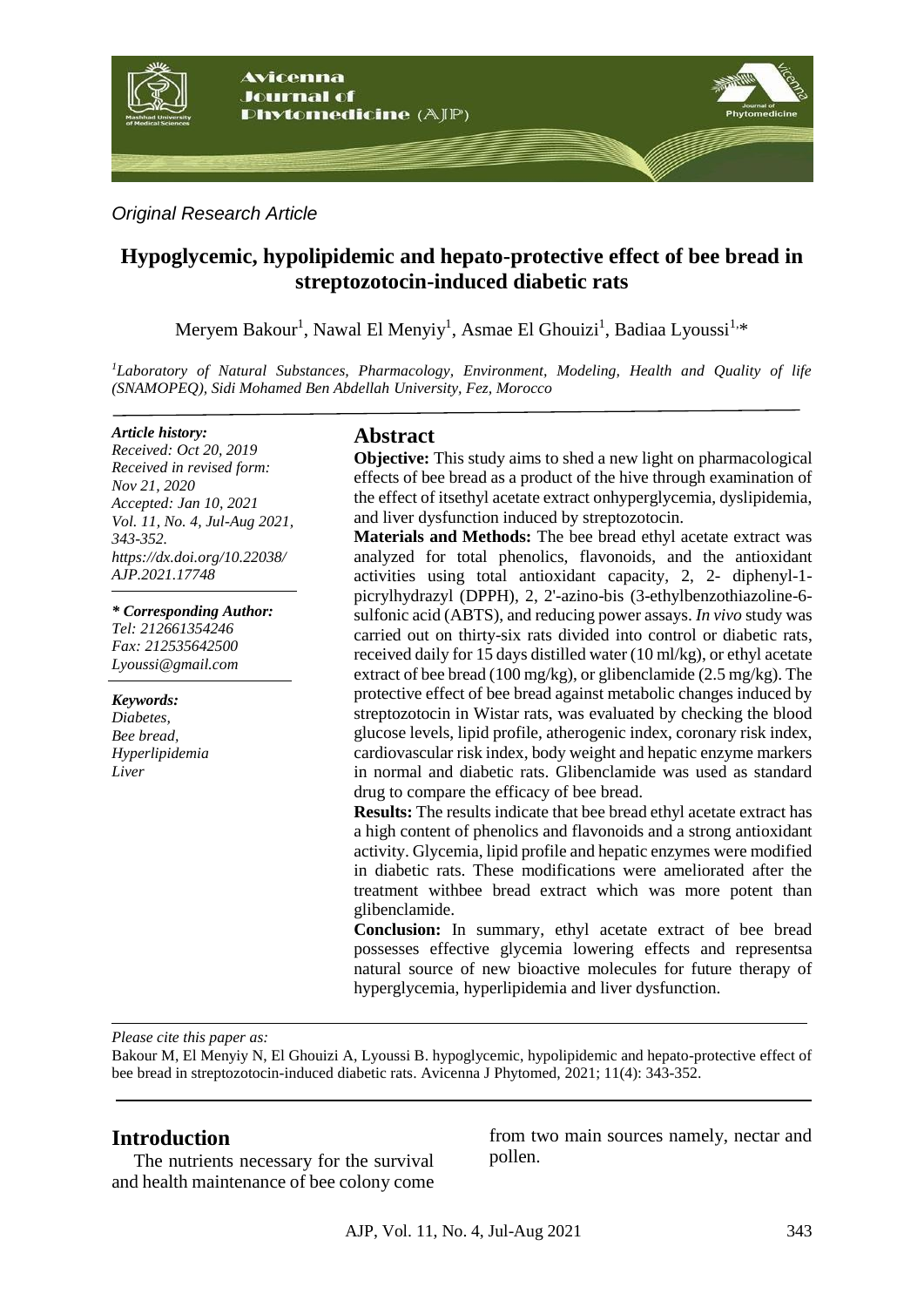Nevertheless, bees do not consume these foods directly; but they induce biochemical changes, the nectar turns into honey andthepollen turns into bee bread (Dolezal and Toth, 2018; Vaudo et al., 2015).

The process of forming the bee bread begins with harvesting the pollen of flowers, which is mixed by bee's with saliva that contains its own digestive enzymes and nectar or honey.The pollen from flowers is transformed into a pollen ball or bee pollen, it is stored in the rear legs of the bee where there is a pollen basket and then carried to the hive. At this stage, other bees continue the mission by filling the  $\frac{3}{4}$ of the alveoli of the hive by the balls of the pollen and the ¼ which remains by the honey. Finally, a thin layer of wax is added to cover the cells and to protect the pollen from the oxygen. The bee bread isformed after an anaerobic lactic fermentation process, which makes it richer in nutrients and more digestible than bee pollen (Barene et al., 2014; Kieliszek et al., 2018) .

Diabetes is a chronic epidemic disease affecting millions of people worldwide;it is basically classified into two major types: type 1 diabetes or insulin-dependent diabetes and type 2 diabetes or non-insulindependent diabetes. Type 1 diabetes is due to autoimmune destruction of pancreatic beta cells, leading to insulin deficiency, and it usually begins to manifest in childhood and early adulthood (Chatterjee et al., 2017; DiMeglio et al., 2018).

Streptozotocin is the most preferred chemical used for modelling human diabetes in laboratory animals. It is absorbed by pancreatic β cells via the GLUT<sup>2</sup> glucose transporter. The main reason for STZ-induced β-cell death is the alkylation of DNA that causes the formation of poly-ADP-ribosylationand a depletion of ATP and NAD<sup>+</sup> (Szkudelski, 2001).

The main objective of this study was to investigate the hypoglycemic and hypolipidemic effect of bee bread in diabetes. To our knowledge, this study is the first on the anti-diabetic effect of this hive product.

# **Materials and Methods Bee breadsample and extraction**

Bee bread used in this study was produced in Imouzermarmoucha, Morocco. The bee bread extract was prepared by liquid-liquid extraction usingwater and ethyl acetate;the ethyl acetate extract was placedin a rotary evaporator then, the desired concentration (100 mg/kg) was obtained after adding distilled water.

The bee bread used in this study was classified as multifloral. Phenolic compounds profile, minerals, tocopherols, fatty acids, and sugar composition of the bee bread sample was reported in our previous study (Bakour et al., 2019).

## **Quantification of total phenolic contents**

The total phenolic contents was determined spectrophotometrically usingMărghitaş et al. method (Mărghitaş et al., 2009). The phenolic content of bee bread was determined using a calibration curve. The results areexpressed as mg of gallicacid equivalent per gram of bee bread ethyl acetate extract.

## **Total flavonoid content**

Total flavonoid content was determined spectrophotometrically usingKong et al.method (Kong et al., 2012). The absorbance was read at 510 nm using a calibration curve plotted forquercetin. The results areexpressed as mg of quercetin equivalent/g of bee bread ethyl acetate extract.

## **Total antioxidant capacity**

The total antioxidant capacity of bee bread extract was evaluated spectrophotometrically according to the method of Zengin et al. (Zengin et al., 2013). The antioxidant capacity of ethyl acetate extract of bee bread was evaluated as equivalent of ascorbic acid (mg Eq AA/g of bee bread ethyl acetate extract).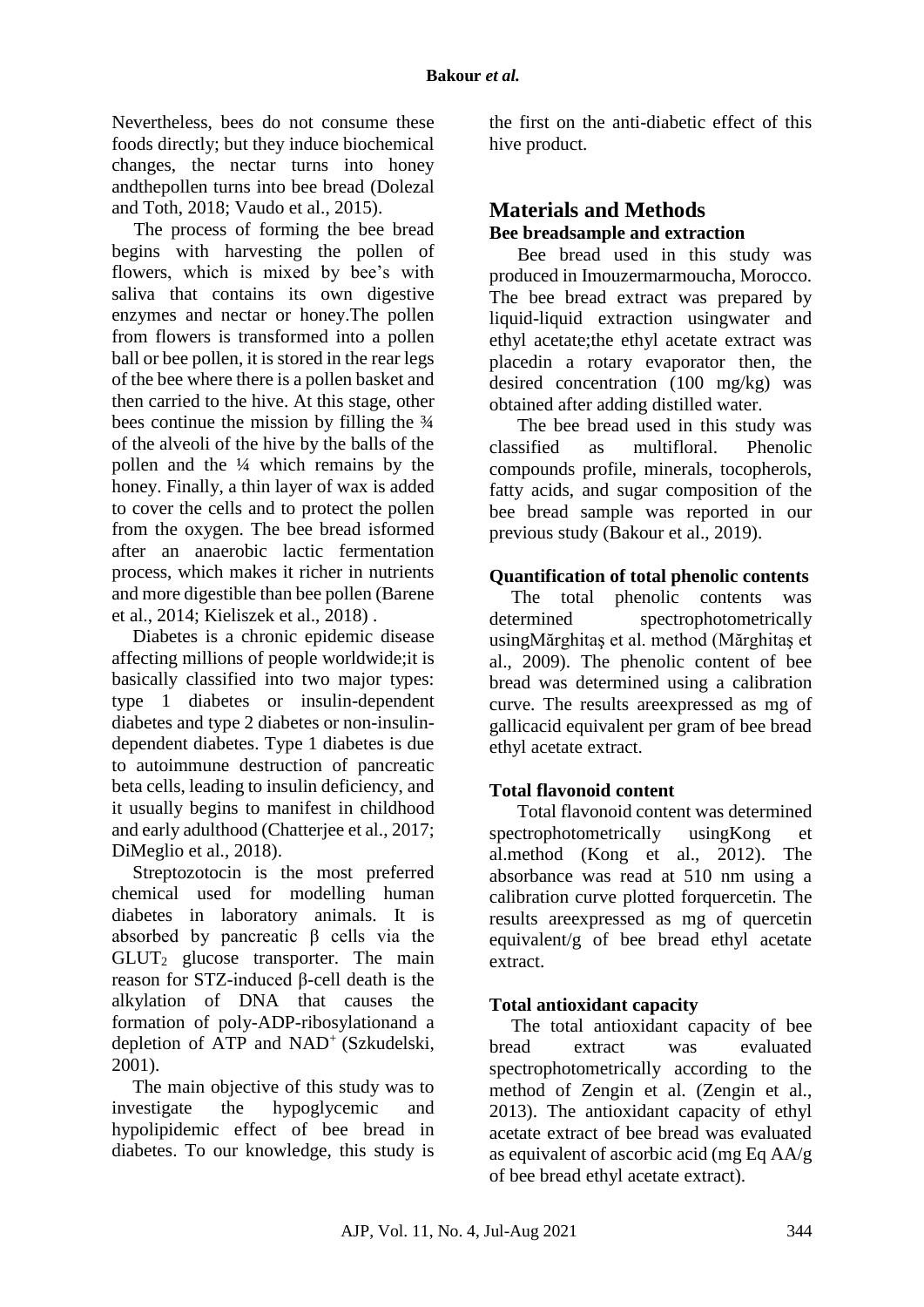#### **Free radical scavenging activity (DPPH)**

Free radical scavenging activity was done according to Miguel et al. method (Miguel et al., 2014). BHT (butylated hydroxytoluene) was used as positive control, and the absorbance was taken at 517 nm after one hour. Tests were carried out in triplicate and the scavenging activity was estimated based on the percentage of DPPH radical scavenged using the following equation IC50=[(A0-  $A_1/A_0 \times 100$ , where  $A_0$  is the absorbance of a negative control (blank sample containing the same amount of solvent and DPPH solution) and  $A_1$  is the absorbance of the sample.

### **2, 2'-azino-bis (3-ethylbenzothiazoline-6-sulphonic acid (ABTS**)

ABTS radical scavenging activity was evaluated spectrophotometrically using Silva et al. method (Silva et al., 2013). The absorbance at 734 nm was read after 6 min. All tests were carried out in triplicate. The capability to scavenge the ABTS radical was calculated using the following equation:  $IC_{50}=[(A_0-A_1/A_0)\times 100]$ , where  $A_0$  is the absorbance of a negative control (blank sample containing the same amount of solvent and ABTS solution) and  $A_1$  is the absorbance of the sample.

#### **Reducing Power (RP)**

The reducing power was determined spectrophotometrically using using Padmanabhan and Jangle method (2012). The absorbance was measured at 700 nm; ascorbic acid was used as a positive control. The results are represented as the extract concentration providing 0.5 of absorbance (EC50), calculated from the graph obtained by plotting the absorbance at 700 nm, against the corresponding extract concentration (Padmanabhan and Jangle, 2012).

#### **Animals**

Thirty-six male Wistar rats (167.04±28.95 g) were chosen at random for the experiment. Internationally accepted principles for the use and care of laboratory animals have been followed for the care and handling of rats as per the guidelines of the European Community (EEC Directive of 1986; 86/609/EEC). The approval from the Ethical Committee, Faculty of Sciences, Fez, Morocco was obtained (USMBA-SNAMOPEQ 2017–03).

#### **Induction of experimental diabetes**

Diabetes was artificially induced by intravenous injection of streptozotocin (STZ) (Sigma, St. Louis, MO) (60 mg/kg dissolved in citrate buffer, 0.1 M, pH 4.5) through the tail vein (vena caudalis major). After 3 days, blood glucose of rats injected with STZ was measured spectrophotometrically using the glucose oxidase method to confirm hyperglycemia. The rats selected for the study were those with fasting blood glucose levels greater than 250 mg/dl (El Hilaly and Lyoussi, 2002).

## **Experimental design**

Thirty-six rats were chosen at random and divided into six groups (n=6 per group). Group 1: non-diabetic rats that received distilled water (10 ml/kg); Group 2: nondiabetic rats that received ethyl acetate extract of bee bread (BBE) at a dose of 100 mg/kg; Group 3: non-diabetic rats that received glibenclamide (GLB) (BENCLAMID® PROPHARMA) at a dose of 2.5 mg/kg, the dose of GLB was chosen following the protocol described by (Chukwunonso Obi et al., 2015); Group 4: diabetic rats that received distilled water (10 ml/1 kg); Group 5: diabetic rats that were treated with BBE at a dose of 10 0mg/kg; and Group 6: diabetic rats that were treated with GLB 2.5 mg/kg.

BBE, water and GLB were administered orally once daily to each rat for a total of 15 days. Blood glucose was monitored for 3 hr was done. Blood samples were taken on the last day of the experiment from retro-orbital puncture of all Wistar rats under anesthesia (by inhaling a cotton ball soaked in diethyl ether) using capillary tubes then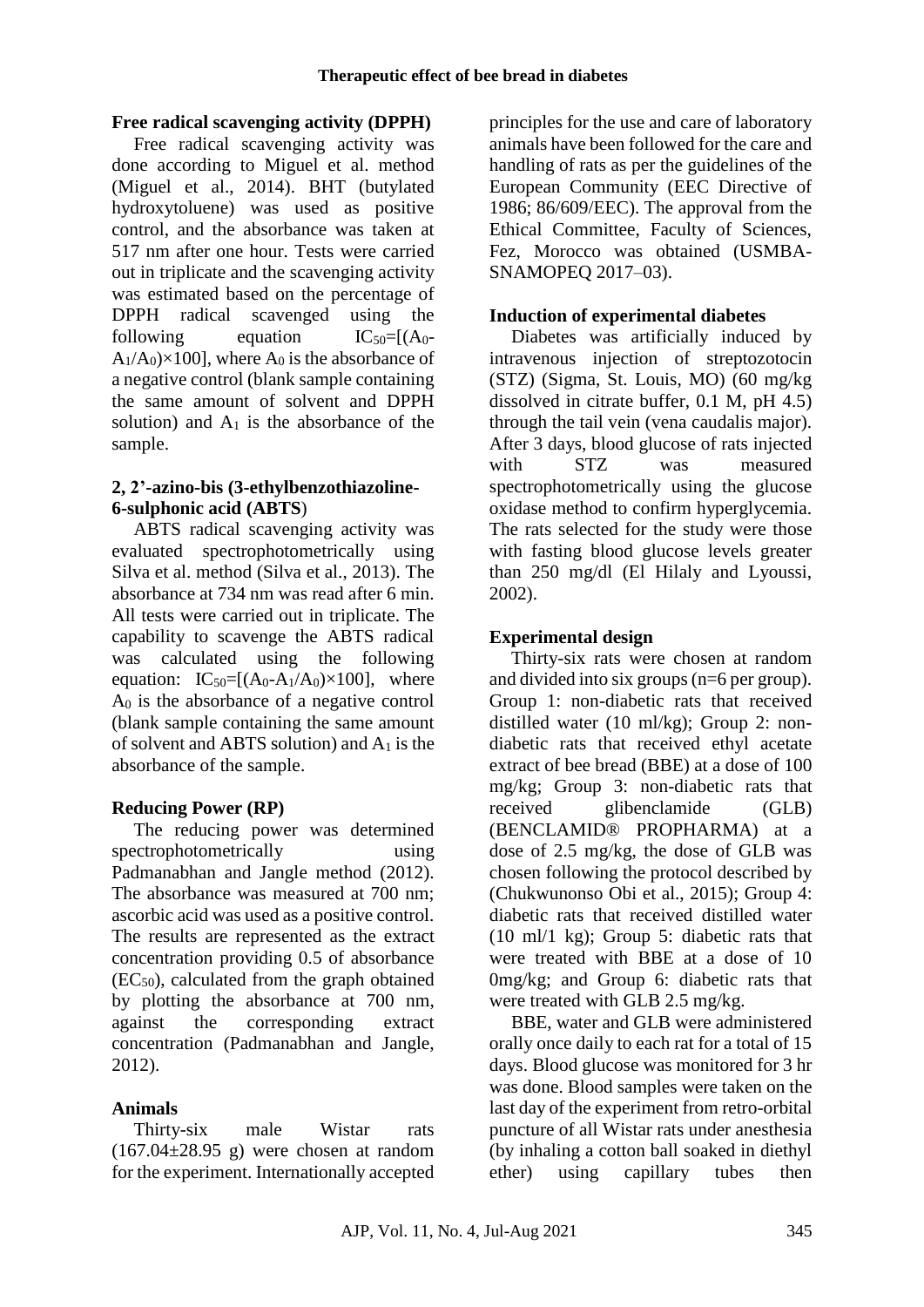centrifuged, and the plasma was conserved until analysis.

## **Biochemical analysis**

Plasma levels of glucose, triglycerides (TGs), cholesterol (TC), low density lipoprotein (LDL-C), very low density lipoprotein (VLDL), and high density lipoprotein (HDL-C), and the activities of alanine aminotransferase (ALT), aspartate aminotransferase (AST); Lactate dehydrogenase (LDH) and alkaline phosphatase (ALP) of all groups were analyzed. Atherogenic Index (AI), Coronary Risk Index (CRI) and Cardiovascular Risk Index (CVRI) were calculated using the following formulae: AI=LDL cholesterol/HDL cholesterol; CRI=TC/HDL cholesterol; CVRI=TGs/HDL cholesterol (Erejuwa et al., 2016)

## **Statistical analysis**

The results are presented as mean±SD. Statistical analysis was carried out by GraphPad Software 5, using One-way analysis of variance followed by *Post hoc* Tukey's multiple comparison test. Student t test was used to compare the change in body weight between day 1 and day 15.A  $p<0.05$ was considered significant.

## **Results**

## **Antioxidant content and antioxidant activities of bee bread**

The phenolic content as shown in Table 1 was 27.27±0.38 mg Eq GA/g, flavonoids was  $5.29 \pm 0.27$  mg Eq quercetin/g and total antioxidant capacity was 65.44±6.34 mg eq AA/g. The  $IC_{50}/EC_{50}$  of antioxidant activity of BBE was  $1.52 \pm 0.021$  mg/ml by ABTS,  $0.43\pm0.02$  mg/ml by DPPH, and  $0.71\pm0.05$ mg/ml by reducing power.

## **Effect of daily oral administration of BBE and GLB on glycemia in the diabetic and non-diabetic rats**

The results presented in Table 2 show that STZ caused a very significant rise in blood glucose levels. On the other hand, the results of the diabetic groups of rats treated with BBE showed a decrease in blood glucose reaching the normal value from the third day of treatment, while the results obtained with the reference drug GLB showed a decrease in blood glucose, but it remained significantly higher than the nondiabetic group that received distilled water.

## **Glycemia changes during 3 hr after a single oral administration of BBE and GLB in the diabetic and non-diabetic rats**

Table 3 presents blood glucose levels during 3 hr. As shown in the results, after one hour and a half, the blood glucose was lowered better in the group treated with BBE than that of the group treated with GLB, and after 3 hr the decrease of glycemia continued to reach 200±41.36 mg/dl with BBE and  $(226\pm 28.28 \text{ mg/dl})$ with GLB.

Table 1. The phenolic and flavonoids content and the antioxidant activities of bee bread *in vitro* (TAC, DPPH, ABTS and RP).

|               | Phenolics<br>mgEqGA/g | Flavonoids<br>mgEqQ/g | <b>TAC</b><br>mgEqAA/g | <b>ABTS</b><br>mg/ml | <b>DPPH</b><br>mg/ml | RP<br>mg/ml     |
|---------------|-----------------------|-----------------------|------------------------|----------------------|----------------------|-----------------|
| <b>BBE</b>    | $27.27 \pm 0.38$      | $5.29 \pm 0.27$       | $65.44 + 6.34$         | $1.52+0.021$         | $0.43 + 0.02$        | $0.71 \pm 0.05$ |
| <b>BHT</b>    | ۰                     |                       |                        | $0.002+0.001$        | $0.01 + 0.002$       | NT              |
| Ascorbic acid | $\sim$                |                       |                        | NT                   | NT                   | $0.004 + 0.001$ |

Data are expressed as mean±SD. NT=not tested; TAC=total antioxidant capacity; ABTS=Azino-bis (3 ethylbenzothiazoline-6-sulphonic acid; DPPH=2, 2-diphenyl-1-picrylhydrazyl; RP=reducing power; mg EqGA/g=mg equivalent Gallicacid/g; mgEqQ/g=mg equivalent Quercetin/g; mg EqAA/g=mg equivalent ascorbicacid/g.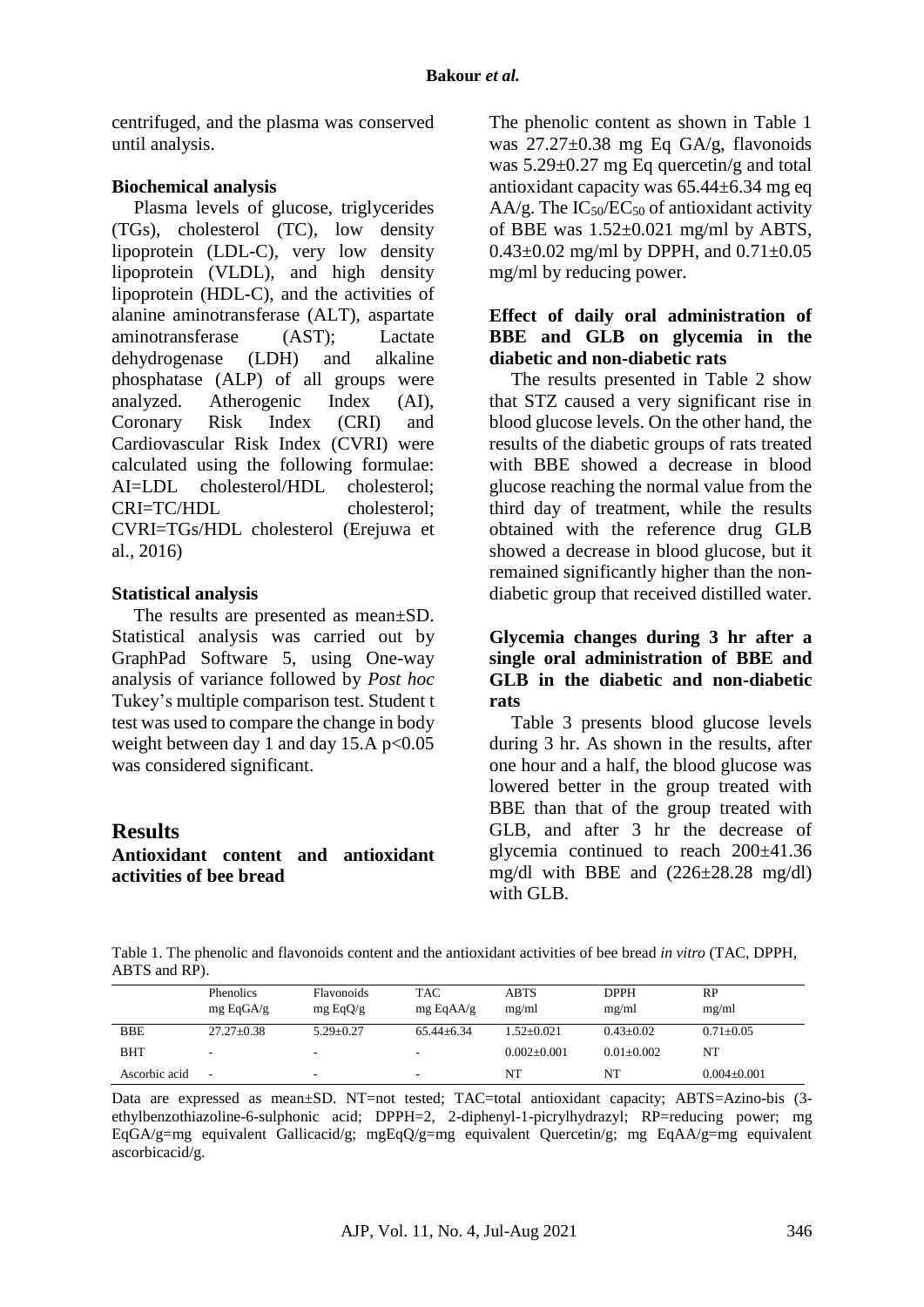#### **Therapeutic effect of bee bread in diabetes**

|               |               | Blood glucose levels (mg/dl)-Time (days) |                |                |                       |                   |                      |
|---------------|---------------|------------------------------------------|----------------|----------------|-----------------------|-------------------|----------------------|
| Type of       | Interventions | Day 1                                    | Day 3          | Day 6          | Day9                  | Day 12            | Day 15               |
| group         |               |                                          |                |                |                       |                   |                      |
|               | DW            | $108 \pm 5***$                           | $110\pm4***$   | $107+6***b$    | $99+8***b$            | $98+7***$         | $110 \pm 5.77$ ***b  |
| Non-diabetic  | <b>BBE</b>    | $113 \pm 3***$                           | $112 \pm 5***$ | $112+2***$     | $111 + 4***$          | $110+2***$        | $98+2***$            |
| rats          | <b>GLB</b>    | $105 \pm 4***$                           | $104 + 3***$   | $102 \pm 2***$ | $100+2***$            | $97+3***b$        | $98+1***^{\text{b}}$ |
|               | $STZ+DW$      | $386 \pm 23$ ****                        | $400+4***$     | $398 + 5***$   | $394 + 7***$          | $402 + 3***$      | $409+60***$          |
| Diabetic rats | $STZ + BBE$   | $410\pm45******$                         | $120+22***$    | $111+30***b$   | $118 \pm 10^{*a***b}$ | $108 \pm 12***$   | $10+18***$           |
|               | $STZ + GLB$   | $343 \pm 13***$                          | $220+25******$ | $230+31***$    | $179 \pm 19***$       | $160 \pm 36$ **** | $181 \pm 11***$      |
|               |               |                                          |                | ** $b$ *** * 0 | ** b*** c             | *** b****         | ** b*** c            |

Table 2. Effect of daily oral treatment with ethyl acetate bee bread extract and glibenclamide on blood glucose level in normal and STZ-diabetic rats.

Data are expressed as mean±SD; n=6 per group; \*\*\*p<0.001; DW=distilled water; BBE=bee bread extract; GLB=glibenclamide; STZ+DW=Streptozotocin diabetic group received distilled water; STZ+BBE=Streptozotocin diabetic group received BBE; STZ+GLB=Streptozotocin diabetic group received GLB; (a): comparison of all groups with the group received distilled water (DW); (b): comparison of all groups with STZ-diabetic group received distilled water (STZ+DW); (c): comparison between STZ-diabetic group received BBE (STZ+BBE) and STZ-diabetic group received GLB (STZ+GLB).

Table 3. Effect of single oral administration of ethyl acetate bee bread extract and glibenclamide on blood glucose level for 3 hr in normal and STZ-diabetic rats.

| Type of group     | <b>Interventions</b> | Blood glucose levels (mg/dl)-Time (Hours) |                        |                          |  |
|-------------------|----------------------|-------------------------------------------|------------------------|--------------------------|--|
|                   |                      | 0hr                                       | 1.5 <sub>hr</sub>      | 3hr                      |  |
|                   | DW                   | $95.00+9***$                              | $103.33 \pm 15***$     | $84.33 \pm 10^{***}$     |  |
| Non-diabetic rats | <b>BBE</b>           | $92.25 \pm 14***$                         | $92.00+12***$          | $91.50\pm10***$          |  |
|                   | <b>GLB</b>           | 93.50 $\pm$ 8***b                         | $95.50 + 12***$        | $109.00 \pm 11***$       |  |
|                   | $STZ+DW$             | $530 \pm 16.76***$                        | $540 \pm 46.46$ ****   | $573 \pm 14.57***$       |  |
| Diabetic rats     | $STZ + BBE$          | $525 \pm 51.61***$                        | 522±28.99********      | $200 \pm 41.36$ *******b |  |
|                   | $STZ + GLB$          | $550 \pm 70.71***$                        | $475 \pm 31.81$ *****b | 226±28.28********        |  |

Data are expressed as mean $\pm$ SD; n=6 per group; \*p<0.05; \*\*\*p<0.001; DW=distilled water; BBE=bee bread extract; GLB=glibenclamide; STZ+DW=Streptozotocin diabetic group received distilled water; STZ+BBE=STZdiabetic group received BBE; STZ+GLB=STZ-diabetic group received GLB; (a): comparison of all groups with the group received distilled water (DW); (b): comparison of all groups with STZ-diabetic group received distilled water (STZ+DW); (c): comparison between STZ-diabetic group received BBE (STZ+BBE) and STZ-diabetic group received GLB (STZ+GLB).

#### **Effect of daily oral administration of BBE and GLB on body weight in the diabetic and non-diabetic rats**

The results summarized in Table 4 show that after 15 days of STZ injection, the body weight was significantly reduced in the group of diabetic rats that received distilled water and in the group of diabetic rats treated with GLB, while no significant decreases were recorded in the group of diabetic rats treated with BBE.

### **Effect of daily oral administration of BBE and GLB on lipid profile in the diabetic and non-diabetic rats**

The levels of TC, LDL-C, TG, VLDL and HDL-C, in plasma of non-diabetic and diabetic rats are shown in Table 5. Diabetic rats showed a significant increase in TC, TG, LDL-C, and VLDL, and a significant decrease in plasma HDL-C level. While treatment with GLB and BBE kept the values of TC, LDL-C, TG, VLDL and HDL-C, near normal values.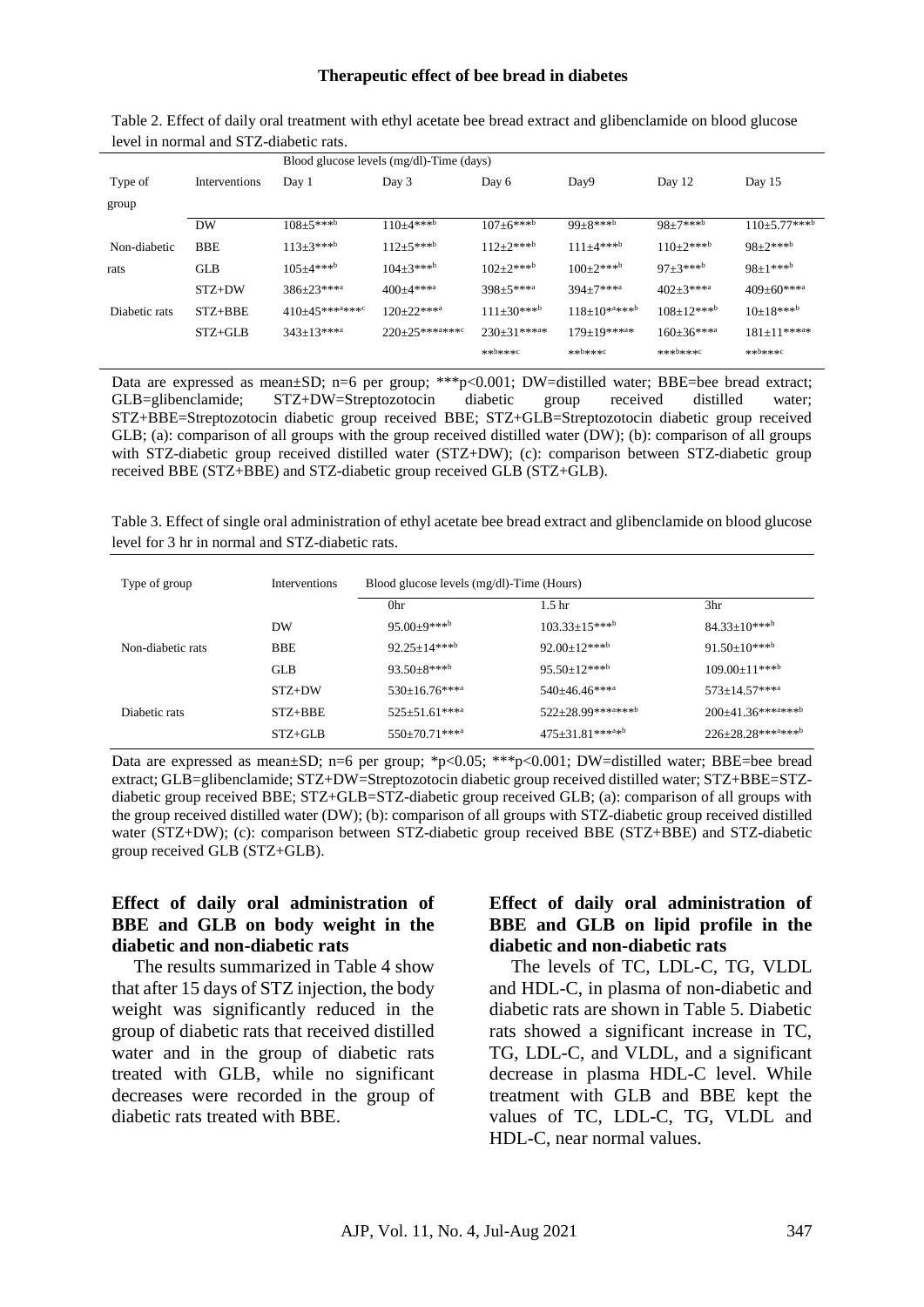#### **Bakour** *et al.*

|                   | Body weight (g) |                    |                    |  |  |
|-------------------|-----------------|--------------------|--------------------|--|--|
| Type of group     | Interventions   |                    |                    |  |  |
|                   |                 | Day 0 (baseline)   | Day 15             |  |  |
|                   | DW              | $153.33 \pm 11.37$ | $160 \pm 10$       |  |  |
| Non diabetic rats | <b>BBE</b>      | $145+95$           | $169.5 \pm 32$     |  |  |
|                   | <b>GLB</b>      | $185.5+9.19$       | $184 \pm 19.79$    |  |  |
|                   | $STZ+DW$        | $171+12.72$        | $94.5 + 4.5**$     |  |  |
| Diabetic rats     | STZ+BBE         | $197.75 \pm 32.62$ | $152.75 \pm 41.11$ |  |  |
|                   | $STZ+GLB$       | $146 \pm 8.45$     | $116 \pm 5.65*$    |  |  |

Table 4. Effect of daily oral treatment of ethyl acetate bee bread extract and glibenclamide on body weight in normal and STZ-diabetic rats.

Data are expressed as mean±SD; n=6 per group; \*p<0.05; \*\*p<0.01; DW=distilled water; BBE=bee bread extract; GLB=glibenclamide; STZ+DW=Streptozotocin diabetic group received distilled water; STZ+BBE=STZ-diabetic group received BBE; STZ+GLB=STZ-diabetic group received GLB; the comparison was made between day 0 and day 15 using t-test.

Table 5. Effect of repeated daily oral treatment with the ethyl acetate bee bread extract and glibenclamide on blood TC, TG, LDL-C, HDL-C, and VLDL-C levels and atherogenicindexin normal and STZ-diabetic rats.

| Interventions | TC(mg/dl)            | $HDL-C(mg/dl)$         | TGs(mg/dl)           | $LDL-C$ (mg/dl)        | VLDL(mg/dl)           |
|---------------|----------------------|------------------------|----------------------|------------------------|-----------------------|
|               |                      |                        |                      |                        |                       |
| DW            | $161\pm7***$         | $55+4.93***$           | $150.3 \pm 5.47***$  | $74.97 \pm 10***$      | $31.06 \pm 1.09***$   |
| <b>BBE</b>    | $160.66\pm8***$      | $54.66 \pm 2.9$ ***b   | $146 \pm 3.34$ ***b  | $76.8+9***b$           | $29.09 \pm 2.46***$   |
| <b>GLB</b>    | $164.33 \pm 7.88***$ | $55.33 \pm 3.38$ **b   | $156.33 \pm 2.88***$ | $77.73 \pm 10.44***$   | $31.20 \pm 2.17***$   |
| $STZ+DW$      | $246.33 \pm 3.17***$ | 26.66±2.18****         | 226.33±8.98****      | $174.4 + 4.93$ ****    | $45.26 \pm 3.79$ **** |
| $STZ + BBE$   | $170+5***$           | $46.33 \pm 2.72$ ***** | $163+2.64***$        | $91.06 + 4.08$ *****   | $32.60 \pm 1.52***$   |
| $STZ + GLB$   | $166.33 \pm 10***$   | $42.66 \pm 7******$    | $165.66 + 3.84***$   | $90.53 \pm 3.80$ ***** | $33.13 + 1.76***$     |
|               |                      |                        |                      |                        |                       |

Data are expressed as mean±SD; n=6 per group; \*p<0.05; \*\*p<0.01; \*\*\*p<0.001; DW=distilled water; BBE=bee bread extract; GLB=glibenclamide; STZ+DW=STZ-diabetic group received distilled water; STZ+BBE=STZdiabetic group that received BBE; STZ+GLB=STZ-diabetic group that received GLB; (a): comparison of all groups with the group that received distilled water (DW); (b): comparison of all groups with STZ-diabetic group that received distilled water (STZ+DW); (c): comparison between STZ-diabetic group that received BBE(STZ+BBE) and STZ-diabetic group that received GLB (STZ+GLB)

## **Effect of daily oral administration of BBE and GLB on the atherogenic index, cardiovascular risk index and cardiovascular risk index in the diabetic and non-diabetic rats**

Table 6 shows the results of Atherogenic Index (AI), Coronary Risk Index (CRI) and Cardiovascular Risk Index (CVRI);the elevation of these indexes was observed in the untreated diabetic rats, while for the treated diabetic rats, (AI), (CRI) and (CRVI) values obtained were near those obtained in the group of non-diabetic rats that received distilled water.

#### **Effect on hepatic enzymes**

Table 7 shows AST, ALT, LDH and ALP levels in plasma of normal and diabetic rats. The diabetic rats showed a significant increase in these liver enzymes levels. While with the use of GLB and BBE a significant lowering of these enzymes was observed.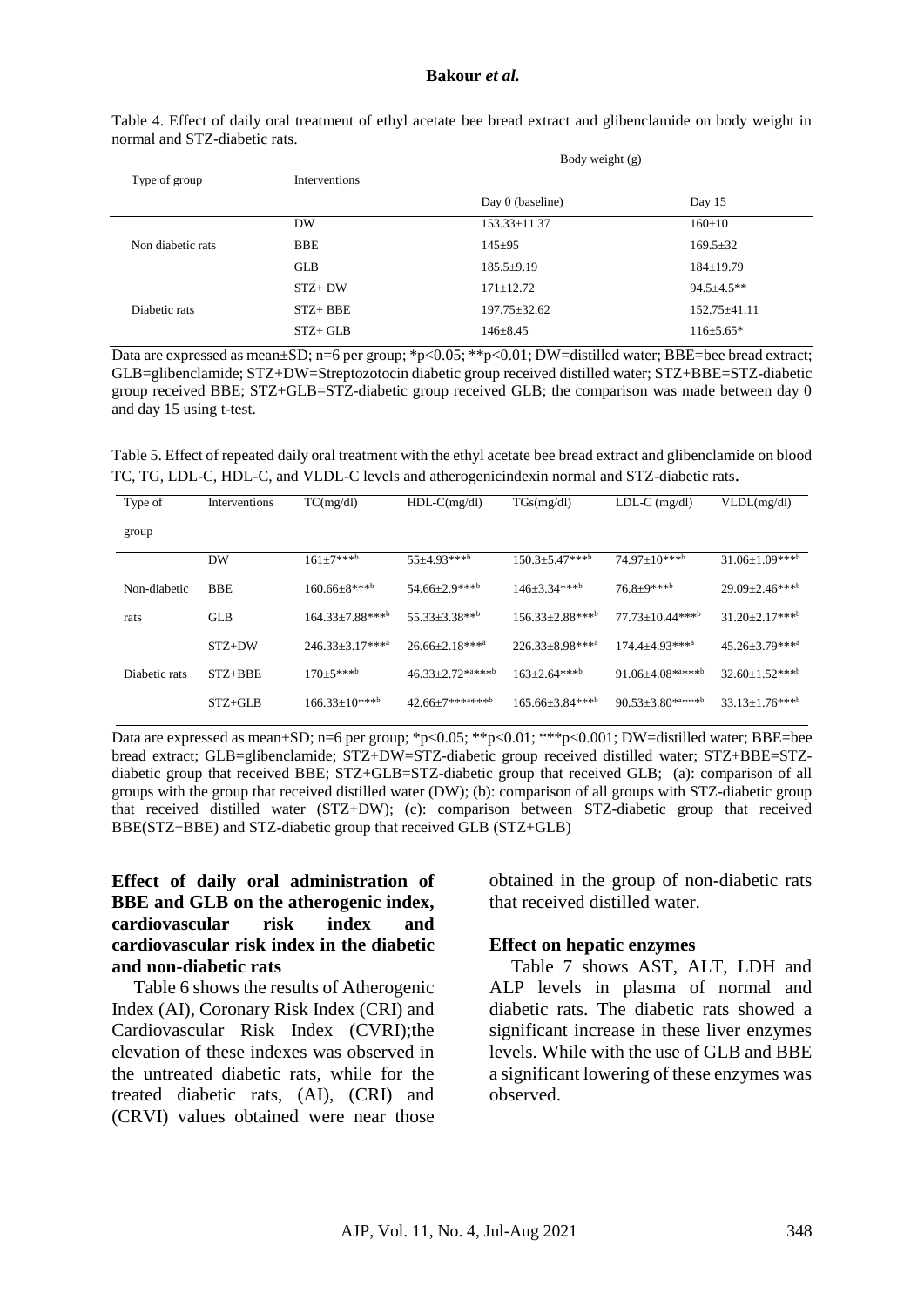#### **Therapeutic effect of bee bread in diabetes**

| Table 6. Effect of repeated daily oral treatment with the ethyl acetate Bee bread extract and glibenclamide on the |
|--------------------------------------------------------------------------------------------------------------------|
| Coronary Risk Index (CRI), atherogenicindex (AI), and Cardiovascular Risk Index (CVRI) in normal and STZ-          |
| diabetic rats.                                                                                                     |

| Type of group     | Groups      | CRI (units)              | AI(units)               | CVRI(units)         |
|-------------------|-------------|--------------------------|-------------------------|---------------------|
|                   | <b>DW</b>   | $2.92 \pm 0.33***$       | $1.34 \pm 0.34***$      | $2.73 \pm 1.1***$   |
| Non-diabetic rats | <b>BBE</b>  | $2.92 \pm 0.22***$       | $1.41 \pm 0.27***$      | $2.67 \pm 1.15***$  |
|                   | <b>GLB</b>  | $3.00 \pm 0.29***$       | $1.43 \pm 0.26***$      | $2.82 \pm 0.26***$  |
|                   | $STZ+DW$    | $9.34 \pm 0.67***$       | $6.60 \pm 0.44***$      | $8.48 + 4.11$ ****  |
| Diabetic rats     | $STZ + BBE$ | $3.69 \pm 0.25***$       | $1.99 \pm 0.21***$ b**a | $3.51 \pm 0.9***$   |
|                   | $STZ + GLB$ | $3.90 \pm 0.12***$ b***a | $2.12 \pm 0.11***$      | $3.88 \pm 0.54$ **b |

Data are expressed as mean±SD; n=6 per group; \*p<0.05; \*\*p<0.01; \*\*\*p<0.001; DW=distilled water; BBE=bee bread extract; GLB=glibenclamide; STZ+DW=Streptozotocin diabetic groupthatreceived distilled water; STZ+BBE=STZ-diabetic group that received BBE; STZ+GLB=STZ-diabetic group that received GLB; (a): comparison of all groups with the group that received distilled water (DW); (b): comparison of all groups with STZ-diabetic group that received distilled water (STZ+DW).

Table 7. Effect of repeated daily oral treatment with the ethyl acetate Bee bread extract and glibenclamide on blood AST, ALT, LDH, and ALP levels in normal and STZ-diabetic rats.

| Type of group     | <b>Interventions</b> | AST (U/L)           | ALT(U/L)      | LDH (U/L)     | ALP(U/L)        |
|-------------------|----------------------|---------------------|---------------|---------------|-----------------|
|                   | DW                   | $130 \pm 5***$      | $58 \pm 6***$ | $580+20***$   | $120 \pm 11***$ |
| Non-diabetic rats | <b>BBE</b>           | $125 + 3***$        | $59+7***$     | $577+4***$    | $116+14***b$    |
|                   | <b>GLB</b>           | $128 + 4***$        | $57 \pm 5***$ | $579+7***$    | $119+12***$     |
|                   | $STZ+DW$             | $221 \pm 10^{***}$  | $89 + 7$ **** | $820+50***$   | $224 + 5***$    |
| Diabetic rats     | $STZ + BBE$          | $148+12***$         | $60+2***$     | $600+15***$   | $150+10***$     |
|                   | $STZ + GLB$          | $160 \pm 8$ ******b | $62 \pm 3***$ | $610\pm12***$ | $147 \pm 12***$ |
|                   |                      |                     |               |               |                 |

Data are expressed as mean $\pm$ SD; n=6 per group; \*\*p<0.01; \*\*\*p<0.001; DW=distilled water; BBE=bee bread extract; GLB=glibenclamide; STZ+DW=STZ-diabetic groupthatreceived distilled water; STZ+BBE=STZdiabetic group that received BBE; STZ+GLB=STZ-diabetic group that received GLB; (a): comparison of all groups with the group that received distilled water (DW); (b): comparison of all groups with STZ-diabetic group that received distilled water (STZ+DW).

#### **Discussion**

The findings of the present study showed that the administration of a single dose of STZ causes a very significant elevation of glycemia  $(p<0.001)$ ; these results are in agreement with previous studies according to which a single dose of STZ caused damage in pancreas β-cells, leading to diabetes in rats (Dimo et al., 2007; El Hilaly and Lyoussi, 2002). The mechanism of action of GLB is well known, it is a secret agogue that stimulates insulin secretion from pancreatic β cells by sensitizing them to the action of glucose, it binds to a specific receptor in the

 $β$  cell (SUR1) and inhibits potassium efflux by closing ATP-dependent potassium channels (KATP); therefore, the results observed in this study for GLB are explained by the fact that STZ does not cause complete destruction of the β cells, and GLB stimulates insulin secretion in the residual β cells of these diabetic rats(de Wet and Proks, 2015). Concerning BBE, the blood glucose lowering effect was more potent than that observed for GLB. To explain this effect, several possible scenarios can be proposed and must be verified by future studies, such as an effect of increased glucose utilization via the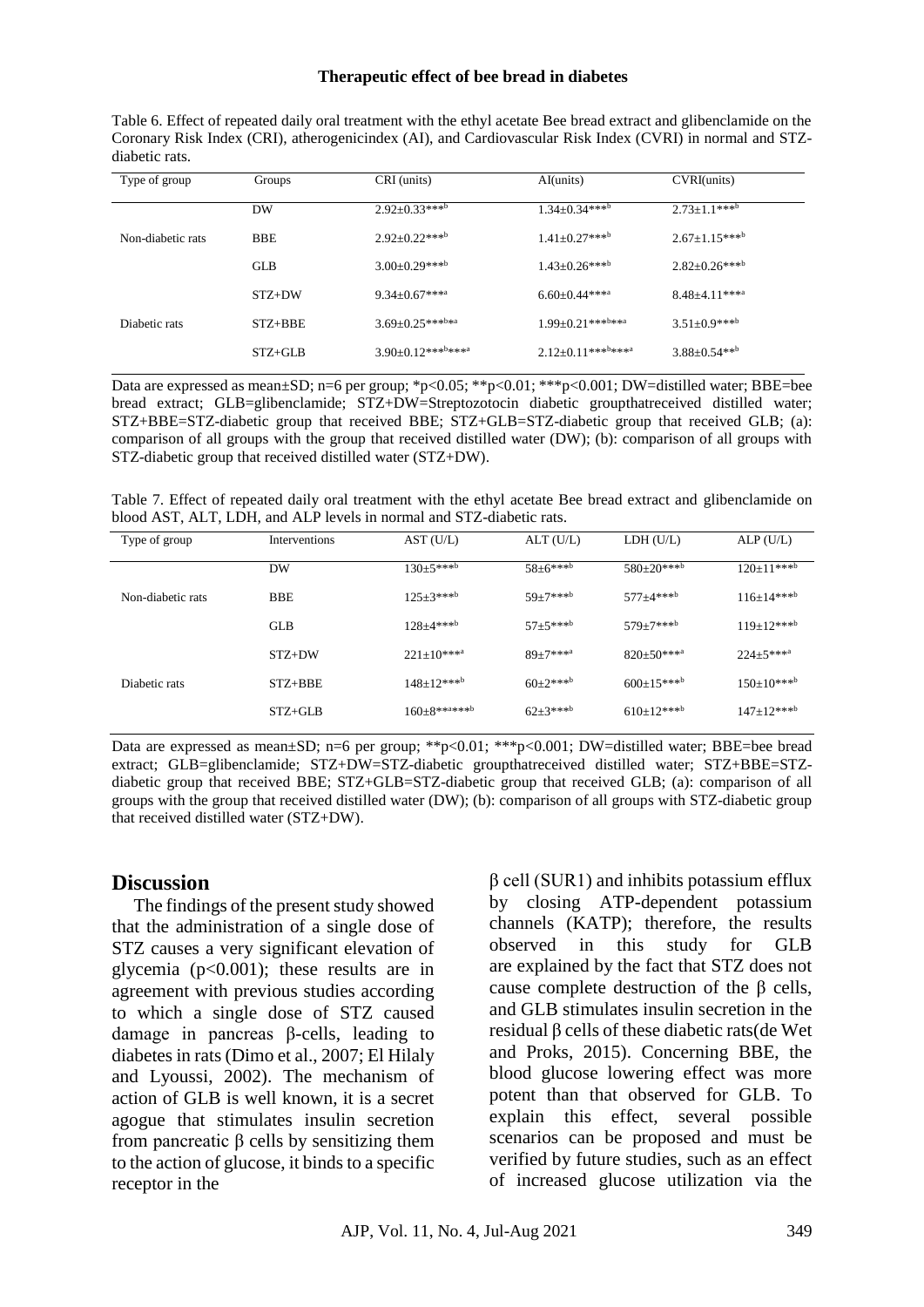insulin sensitization in peripheral tissues like that observed by taurine, (Nandhini et al., 2004) an insulin-like effect such as that observed by Singh et al. in diabetic rats treated with an Indian plant *Cinnamomumtamala* and *Aloe vera,* (Singh et al., 2015) an effect caused via decreased glucose uptake by the small intestine, (Li et al., 2005) or via the normalization of hepatic gluconeogenic enzymes (Pari and Venkateswaran, 2004).

There is evidence that increased TG and reduced HDL-C levels are the main features of dyslipidemia in diabetics. Hypertriglyceridemia in diabetes may result from increased VLDL production and impaired catabolism of TG -rich particles. Lipoprotein lipase, a key enzyme in the elimination and breakdown of TGs from the circulation, enzyme is alleviated by both insulin deprivation and insulin resistance. The abnormally high concentration of plasma lipids in diabetes is mainly due to the increased mobilization of free fatty acids from peripheral deposits, as insulin inhibits hormone-sensitive lipase (Garg, 1994).

HDL-C is a protector against atherosclerosis, it reverses the transport of cholesterol, inhibiting LDL-C oxidation and neutralizing the atherogenic effects of oxidized LDL-C. A large increase in LDL-C and VLDL-C can lead to a decrease in HDL-C, as there is a reciprocal relationship between the concentration of VLDL-C and HDL-C. The decrease in the HDL-C levels may also be due to a deficiency in lecithin cholesterol acyltransferase (Chandramohan et al., 2010).

The liver is an organ that plays an important role in homeostasis of glucose and lipids; this homeostasis is severely affected by diabetes (Postic et al., 2004). The increase of LDH, ALP and hepatic transaminase levels is an index of liver cell injury. The results of this study revealed a significant elevation of these liver enzymes in diabetic rats. These results are identical to those obtained in other studies (Farokhi et al., 2012; Kazemian et al., 2015; Zarei et al., 2015). However, a significant decrease was observed in these hepatic enzymes in the group treated with GLB and in the group treated with BBE. The same results were observed by ethanolic extract of bee bread in our previous study (Bakour et al., 2017).

The results presented in Table 1 show that the bee bread is rich in antioxidants. Tocopherols and phenolic compounds profile of this bee bread was shown in a previous study which revealed a rich composition ofα-tocopherol, δ- tocopherol and flavonoids such as is orhamnetin, quercetin, kaempferol and methylherbacetin (Bakour et al., 2019).

It has been shown that ethyl acetate is a good solvent for extracting flavonoids (Amri and Hossain, 2018; Mujwah et al., 2010), therefore the biological effect of BBE could be attributed to its flavonoids content. Previous studies revealed that natural antioxidant compounds have beneficial effects on the treatment and prevention of diabetes and its complications; for instance, quercetin could reduce blood glucose levels in diabetic rats (Daniel et al., 2018; Hamilton et al., 2018; Srinivasan et al., 2018). In another study, it was shown that rutin has the ability to reduce liver injury induced by diabetes (Liang et al., 2018).

#### **Acknowledgment**

The authors are thankful to Laboratory (SNAMOPEQ), Faculty of Sciences, Dhar El Mehraz, for providing the facilities to carry out the research work. The study was funded by the University Sidi Mohamed Ben Abdallah, P.O. Box 1796. Fez. Atlas. Fez.Morocco,

(USMBA/PPSE/L08FSDM2018).

#### **Conflicts of interest**

The authors have declared that there is no conflict of interest.

# **References**

Amri FSA, Hossain MA. 2018. Comparison of total phenols, flavonoids and antioxidant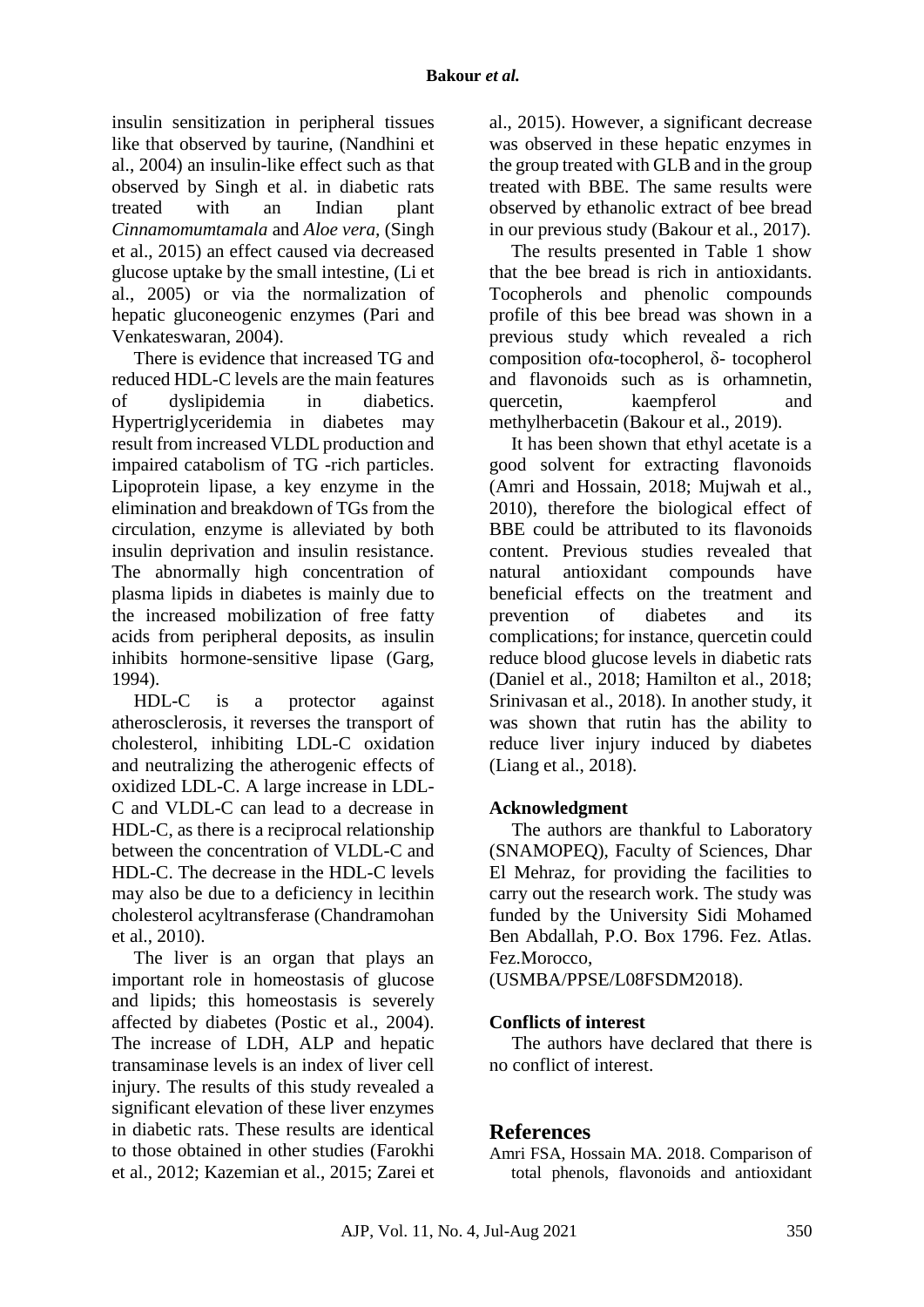potential of local and imported ripe bananas. Egypt J Basic Appl Sci, 5: 245-251.

- Bakour M, Al-Waili NS, El Menyiy N, Imtara H, Figuira AC, Al-Waili T, Lyoussi B. 2017. Antioxidant activity and protective effect of bee bread (honey and pollen) in aluminuminduced anemia, elevation of inflammatory makers and hepato-renal toxicity. J Food Sci Technol, 54: 4205-4212.
- Bakour M, Fernandes Â, Barros L, Sokovic M, Ferreira ICFR, Lyoussi B. 2019. Bee bread as a functional product: Chemical composition and bioactive properties. LWT, 109: 276-282.
- Barene I, Daberte I, Siksna S. 2014. Investigation of bee bread and development of its dosage forms. Med Teor Ir Prakt, 21: 16-22.
- Chandramohan G, Al-Numair KS, Sridevi M, Pugalendi KV. 2010. Antihyperlipidemic activity of 3-hydroxymethyl xylitol, a novel antidiabetic compound isolated from *Casearia esculenta* (Roxb.) root, in streptozotocin-diabetic rats. J Biochem Mol Toxicol, 24: 95-101.
- Chatterjee S, Khunti K, Davies MJ. 2017. Type 2 diabetes. The Lancet, 389: 2239-2251.
- Chukwunonso Obi B, Chinwuba Okoye T, Okpashi VE, Nonye Igwe C, Olisah Alumanah E. 2015. Comparative study of the antioxidant effects of metformin, glibenclamide, and repaglinide in alloxaninduced diabetic rats. J Diabetes Res, 2016: 5.
- Daniel OO, Adeoye AO, Ojowu J, Olorunsogo OO. 2018. Inhibition of liver mitochondrial membrane permeability transition pore opening by quercetin and vitamin E in streptozotocin-induced diabetic rats. Biochem Biophys Res Commun, 504: 460- 469.
- de Wet H, Proks P. 2015. Molecular action of sulphonylureas on KATP channels: a real partnership between drugs and nucleotides. Biochem Soc Trans, 43: 901-907.
- DiMeglio LA, Evans-Molina C, Oram RA. 2018. Type 1 diabetes. The Lancet, 391: 2449-2462.
- Dimo T, Rakotonirina SV, Tan PV, Azay J, Dongo E, Kamtchouing P, Cros G. 2007. Effect of *Sclerocarya birrea* (Anacardiaceae) stem bark methylene chloride/methanol extract on streptozotocindiabetic rats. J Ethnopharmacol, 110: 434- 438.
- Dolezal AG, Toth AL. 2018. Feedbacks between nutrition and disease in honey bee health. Curr Opin Insect Sci, 26: 114-119.
- El Hilaly J, Lyoussi B. 2002. Hypoglycaemic effect of the lyophilised aqueous extract of *Ajuga iva* in normal and streptozotocin diabetic rats. J Ethnopharmacol, 80: 109- 113.
- Erejuwa OO, Nwobodo NN, Akpan JL, Okorie UA, Ezeonu CT, Ezeokpo BC, Nwadike KI, Erhiano E, Abdul Wahab MS, Sulaiman SA. 2016. Nigerian honey ameliorates hyperglycemia and dyslipidemia in alloxaninduced diabetic rats. Nutrients, 8: 95.
- Farokhi F, Kaffash Farkhad N, Togmechi A, Soltani Band K. 2012. Preventive effects of *Prangos ferulacea* (L.) Lindle on liver damage of diabetic rats induced by alloxan. Avicenna J Phytomedicine, 2: 63-71.
- Garg A. 1994. Management of dyslipidemia in IDDM patients. Diabetes Care, 17: 224-234.
- Hamilton KE, Rekman JF, Gunnink LK, Busscher BM, Scott JL, Tidball AM, Stehouwer NR, Johnecheck GN, Looyenga BD, Louters LL. 2018. Quercetin inhibits glucose transport by binding to an exofacial site on GLUT1. Biochimie, 151: 107-114.
- Kazemian M, Abad M, Haeri MR, Ebrahimi M, Heidari R. 2015. Anti-diabetic effect of *Capparis spinosa* L. root extract in diabetic rats. Avicenna J Phytomedicine, 5: 325-332.
- Kieliszek M, Piwowarek K, Kot AM, Błażejak S, Chlebowska-Śmigiel A, Wolska I. 2018. Pollen and bee bread as new health-oriented products: A review. Trends Food Sci Technol, 71: 170-180.
- Kong KW, Mat-Junit S, Aminudin N, Ismail A, Abdul-Aziz A. 2012. Antioxidant activities and polyphenolics from the shoots of *Barringtonia racemosa* (L.) Spreng in a polar to apolar medium system. Food Chem, 134: 324-332.
- Li Y, Wen S, Kota BP, Peng G, Li GQ, Yamahara J, Roufogalis BD. 2005. *Punica granatum* flower extract, a potent αglucosidase inhibitor, improves postprandial hyperglycemia in Zucker diabetic fatty rats. J Ethnopharmacol, 99: 239-244.
- Liang W, Zhang D, Kang J, Meng X, Yang J, Yang L, Xue N, Gao Q, Han S, Gou X. 2018. Protective effects of rutin on liver injury in type 2 diabetic db/db mice. Biomed Pharmacother, 107: 721-728.
- Mărghitaş LA, Stanciu OG, Dezmirean DS, Bobiş O, Popescu O, Bogdanov S, Campos